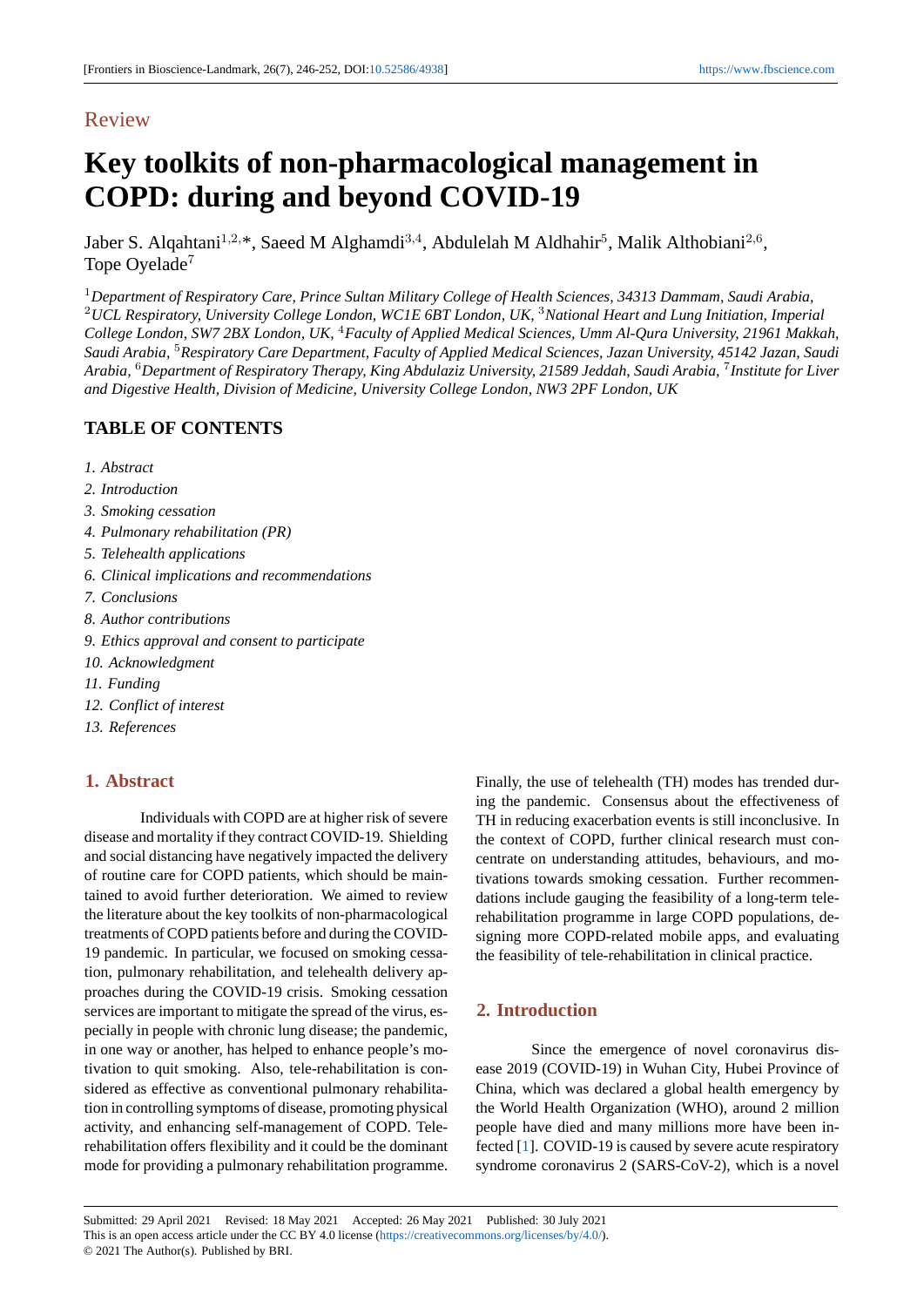strain of coronavirus that is genetically related to the severe acute respiratory syndrome (SARS) and Middle East respiratory syndrome (MERS) [2, 3]. The virus manifests with wide clinical presentations including but not limited to fever, fatigue, diarrhoea, and dry cough as the most common [4]. Several trials have investigated the effect of multiple medications and newly de[ve](#page-4-1)[lo](#page-4-2)ped vaccines, yielding conflicting results [5, 6]. As the number of COVID-19 cases continue to rise, the global healthcare systems are being p[us](#page-4-3)hed to their limits with various limitations hindering the clinical management of patients [7–9].

The Globa[l I](#page-4-4)[nit](#page-4-5)iative defines chronic obstructive pulmonary disease (COPD) for Chronic Obstructive Lung Disease (GOLD) as "a common, preventable, and treatable disease that is characterised by persis[te](#page-4-6)[nt](#page-4-7) respiratory symptoms and irreversible airflow limitation that is due to airway and/or alveolar abnormalities usually caused by significant exposure to noxious particles or gases" [10]. COPD is considered to be the fourth leading cause of mortality worldwide and was responsible for the deaths of more than 3 million people worldwide in 2015 (WHO report). Without further interventions, COPD is expe[cte](#page-4-8)d to be the third leading cause of death by 2030 [11–13]. The prevalence of COPD was estimated to be 7.6% globally, with 251 million cases reported globally in 2016 [14]. Patients with COPD tend to have daily symptoms of dyspnoea, cough with or without sputum production, wh[eez](#page-4-9)i[ng,](#page-4-10) and chest tightness. They also are susceptible to worsening of their symptoms or frequent exacerbations that canl[ead](#page-4-11) to frequent admission and readmission to hospital [15–18]. COPD exacerbation is defined as an 'acute worsening of respiratory symptoms that results in additional therapy' [10]. According to Alqahtani *et al*. [19] in a systematic review conducted in 2020 that included 15 studies, CO[VID](#page-4-12)[-19](#page-5-0) was reported to have a higher risk of severity and mortality in COPD patients. COPD exacerbations are more f[req](#page-4-8)uently induced by viral infectio[ns,](#page-5-1) such as coronaviruses [20, 21]. Therefore, shielding strategies have been introduced and promoted for individuals with COPD, which involve hand washing and strict social distancing to minimise the possibility of highrisk groups getting infected with CO[VID](#page-5-2)[-19](#page-5-3). A 50% reduction in severe COPD exacerbations has been reported in association with COVID-19 pandemic restrictions, which supports the inclusion of respiratory virus infection control measures in future iterations of COPD guidelines [22].

The COPD 'value pyramid', which has been developed by the London Respiratory Team as a costeffective treatment approach, includes smoking cessation, pulmonary rehabilitation (PR) and telehealth [23][. H](#page-5-4)owever, due to the COVID-19 pandemic, the delivery of nonpharmacological management approaches has been profoundly altered around the world. Therefore, this paper aims to summarise and evaluate key toolk[its](#page-5-5) of common non-pharmacological treatments with COPD during the COVID-19 pandemic. This review focuses on smoking cessation services, pulmonary rehabilitation programmes, and telehealth modes during the COVID-19 pandemic.

#### **3. Smoking cessation**

Evidence suggests that smokers with COPD are more susceptible to contracting COVID-19 than nonsmokers [19, 24]. Smokers with COPD are also more likely to develop serious forms of COVID-19 and have a higher mortality rate [19]. This might be due to underlying biological causes such as damage to the airway epithelial cells and [up](#page-5-1)r[eg](#page-5-6)ulation of ACE2 receptors, or it could be due to behavioural causes such as hand-to-face movements, which would s[peed](#page-5-1) up the viral transmission [25, 26]. Related to that is the unfortunate discovery that COVID-19 pandemic-related stress has increased the number of current smokers and makes quitting exceedingly difficult for current smokers [26–28]. The limited infor[mati](#page-5-7)[on](#page-5-8) available on smoking cessation strategies among COPD patients during COVID-19 suggests that somking cessation might minimise the risk of acquiring the virus, developing lifethreatening comp[lica](#page-5-8)[tion](#page-5-9)s, and/or admission to intensive care units [19, 26, 29].

Motivations and perceptions regarding smoking cessation during the COVID-19 pandemic are varied. A recent survey among 957 smokers reported that the serious conce[rns](#page-5-1) [abo](#page-5-8)[ut](#page-5-10) acquiring COVID-19 and becoming severely vulnerable were the motivations to stop smoking or attempting to stop smoking [27]. The study also evaluated the relationship between smoking and stress-related COVID-19, the perceived difficulty of quitting smoking due to the pandemic, and the motivations to quit smoking [27].The study reported that c[urr](#page-5-11)ent smokers had a significant reduction in smoking habits during the pandemic compared to that before the pandemic ( $OR = 1.80$ ; 95% CI: 1.07–3.05;  $p = 0.027$  [27].

Further, the authors highlighted the most common motivations for quitting smoking among participants, which were living a healthier life (32%), being alone, avoiding social gather[ing](#page-5-11)s (27%), having healthier lungs (21%), and having better recovery outcomes from COVID-19 (19%). None of the motivations indicated that smokers needed to quit smoking because they wished to do so. In some ways, the pandemic has created an opportunity for many smokers with or without long-term lung conditions to change their behaviours towards smoking and/or to attempt to increase their motivation to quit all types of smoking, as demonstrated by British Lung Foundation Survey data [30]. The survey included 7975 participants with a long-term lung condition. This data showed that 65% of the participants attempted to quit tobacco smoking during the pandemic [30]. Related to that, the Action on Smoking and Healt[h \(A](#page-5-12)sh) organisation reported that a million smokers in the UK quit smoking during COVID-19, and an additional 550,000 have attempted to stop smoking, while 2.4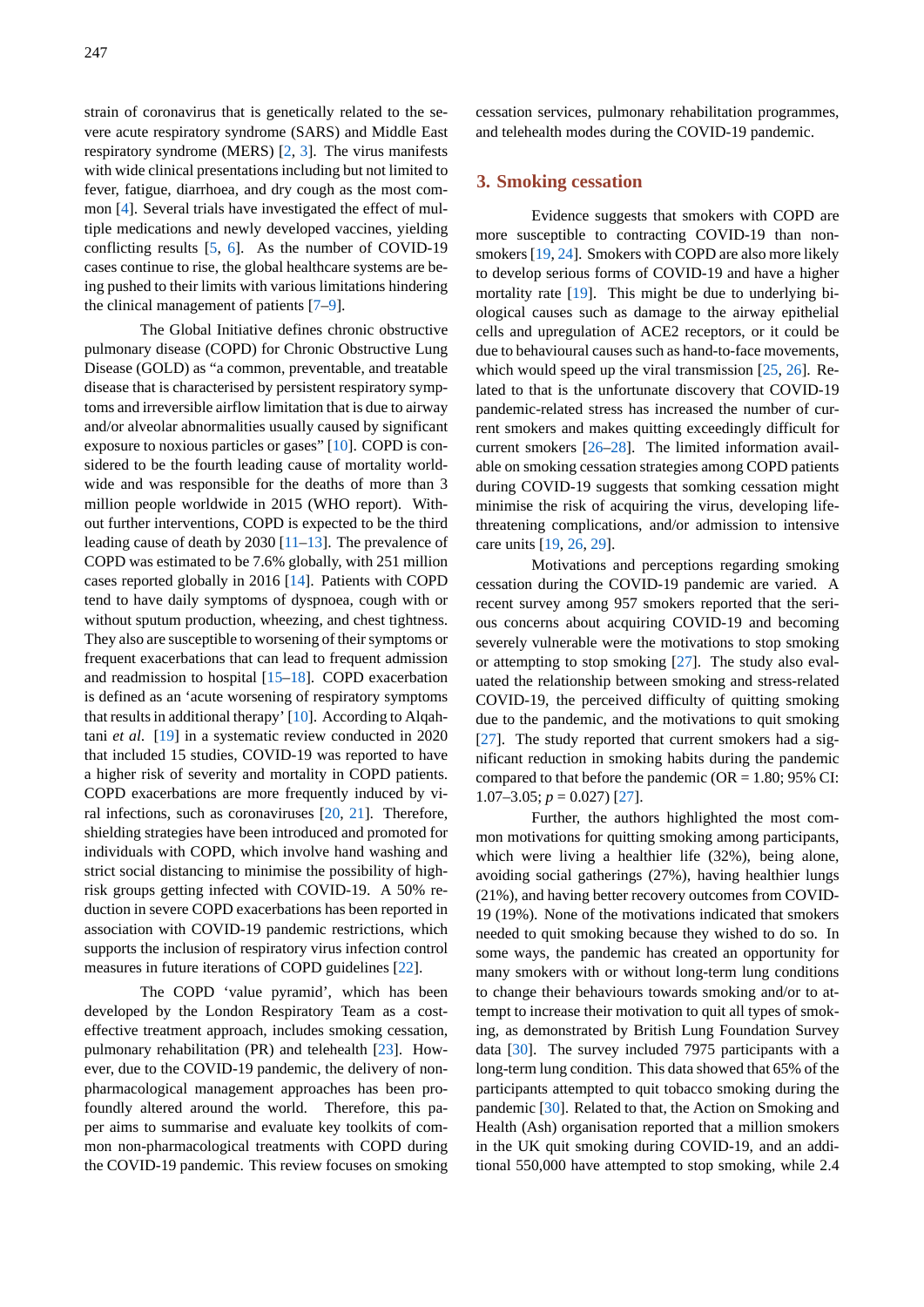million reduced the number of cigarettes they smoke [31]. A recent study in the US examined participants' intentions to quit smoking in the next 6 months due to COVID-19. The study included 777 smoker and non-smoker participants. The smokers perceived that they are at a higher ris[k o](#page-5-13)f complications from COVID-19 compared to non-smokers (76%). The majority of the participants (71%) intended to stop smoking in the next six months of the pandemic, and half of the participants (50%) reported attempting to quit since the pandemic started [32]. Increasing smoking quit rate has the potential to reduce SARS-CoV-2 transmission and the associated poor prognosis; therefore it should be widely endorsed [33]. All in all, high quality smoking cessation trials that include un[con](#page-5-14)ventional strategies should be integral part of public health efforts in order to lessen the smoking burden on society.

### **4. Pulmonary rehabilitation (PR)**

PR has been defined by the European Respiratory Society (ERS) and American Thoracic Society (ATS) as 'an evidence-based, multidisciplinary and comprehensive intervention for patients with chronic respiratory diseases who are symptomatic and often have decreased daily life activities' [34]. PR has been shown to be effective in reducing exacerbation, hospitalisation, emergency department visits, symptoms of dyspnoea, anxiety and depression, leg discomfort, and healthcare costs [34–38]. PR also improves exercise [cap](#page-5-15)acity, emotional function, muscle strength and endurance, health-related quality of life, nutritional status, and disease self-management in stable COPD patients [39– 41]. The benefits of PR can [be](#page-5-15) [obta](#page-5-16)ined despite the patient's gender, age, smoking status, disease severity, as well as it can be maintained for 12 months in those who have attended PR before [34–38, 42]. PR consists of pat[ien](#page-5-17)t [ass](#page-5-18)essment, exercise training, education, nutritional counselling, and psychological counselling. It is administered by a multidisciplinary team that includes doctors, physiotherapists, nurses, ps[ych](#page-5-15)[olog](#page-5-16)i[sts,](#page-5-19) dietitians or nutritionists, occupational therapists, social workers and psychologists [43–46]. PR modes are vary but the duration is recommended to last from 6 to 12 weeks of supervised sessions, and patients are advised to attend at least twice per week [47].

There is rising evidence that PR is safe and effective during and after hospitalisation due to AECOPD [48]. Given the evidence that PR is effective with stable COPD [pati](#page-5-20)ents, several studies have investigated the effect of PR during and after hospitalisation due to AECOPD. Seymour *et al*. [49] examined the influence of outpatient PR fol[low](#page-5-21)ing exacerbation in reducing re-exacerbation that required hospital admission among 60 COPD patients. They found that PR was associated with a reduced frequency of reexacer[bat](#page-5-22)ion requiring hospitalisation or emergency visits in the following three months. Man *et al*. [50] evaluated the effect of PR on exercise capacity measured by incremental shuttle walk distance (ISWD) and health status following hospitalisation due to AECOPD in 42 COPD patients for three months. They concluded that PR significantly improved exercise capacity and health status at the three-month point in the early PR group when compared with the usual care group  $[50]$ . A recent systematic review and meta-analysis conducted by Puhan *et al*. [51], which included 20 studies and 1477 participants, concluded that early PR following COPD exacerbation improved healthrelated quality of life and [ex](#page-5-23)ercise capacity in COPD patients.

Predominantly, PR is administered as a centrebased programme, inpatient or outpatient, where individuals are assessed and monitored by a multi-professional team. However, this mode of delivery has been heavily affected by the COVID-19 pandemic [52]. Centre-based PR programmes in which groups of COPD patients gather together have been suspended globally due to staff redeployment to acute settings, and to ensure that effective shielding and social distancing occur, wherea[s th](#page-5-24)e need for PR still exists. Home-based PR approaches facilitated through digital technologies such as tele-PR have been proposed and tested against conventional PR in the COPD population. Hansen *et al*. [53] investigated whether a ten-week course of Tele-PR is superior to conventional PR by measuring exercise capacity, respiratory symptoms, health-related quality of life, physical activity and lower limb muscle function in patients wit[h 13](#page-6-0)4 stable COPD patients. They concluded that more participants completed the tele-PR programme and there were no differences between groups in all outcome measures.

The feasibility of tele-PR has been examined by Chaplin *et al*. [54] in a randomised clinical trial that included 103 stable COPD patients who attended conventional rehabilitation or tele-rehabilitation. The researchers found that the tele-PR programme is feasible and acceptable compared t[o a](#page-6-1) conventional rehabilitation programme. Thus, using tele-PR during the COVID-19 pandemic may be an essential way to maintain the existence of PR, since COPD patients are at a higher risk of mortality [19]. Several PR-service applications have been introduced and their efficiency has been tested through, for example, 'myPR', 'SPACE' and video conferencing [54, 55]. During tele-PR, patients are provided with self-explanatory exe[rcis](#page-5-1)es and educational materials for the entire programme that can be accessed at the patients' convenience, without the need for the virtual presence of healthcare [prov](#page-6-1)[ide](#page-6-2)rs. Other forms of tele-PR are run by home teleconferencing through 'Zoom' where a healthcare provider is virtually present and provides live exercise and educational sessions that take place at the patient's home [56]. To assess exercise capacity remotely after the end of tele-rehabilitation, Houchen-Wolloff *et al*. conducted a systematic review that included 16 studies and concluded that four-metre gait speed (4MGS) had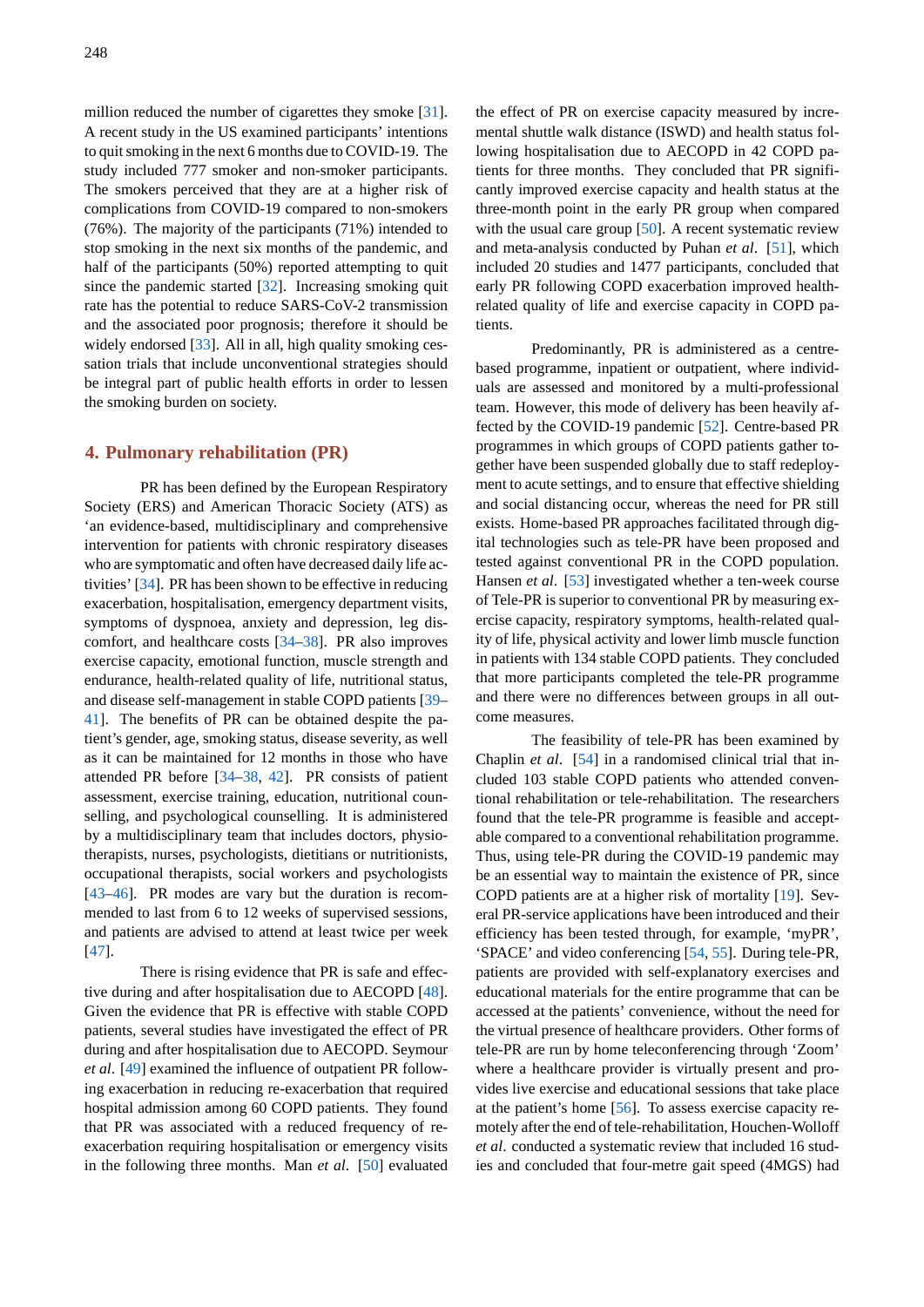the best correlation with routine measures of exercise capacity. The incremental shuttle walk test (ISWT) and sixminute walk test (6MWT) were implemented during faceto-face PR programmes [57]. The long-term effects of the COVID-19 pandemic on the availability of face to face services is unknown, therefore, there is a need for accelerated implementation of new ways of sustaining the benefits of COVID-related-PR . Thi[s w](#page-6-3)ould be a good approach if we could do this for our patients remotely.

## **5. Telehealth applications**

WHO has defined TH as "delivery of health care services, where patients and providers are separated by distance". Without doubt, TH tools have become more mainstream than in the past due to the pandemic [58]. In the context of COPD, there is widespread international use of TH in COPD which, can offer an opportunity to protect extremely vulnerable patients from acquiring the virus [59]. At the organisational level, it also offers differ[ent](#page-6-4) modes to monitor and deliver routine care, virtual pulmonary rehabilitation, and emotional support during the pandemic [56, 60]. Taking into consideration the lack of relevant data a[bou](#page-6-5)t the effectiveness of TH in treating COPD during the pandemic, there is a consensus in the current guidelines about minimising face-to-face contact and encouraging T[H a](#page-6-6)[ppli](#page-6-7)cations, especially among vulnerable patients such as those with COPD [61, 62]. Patients with COPD are considered high-risk, and it has been recognised in the literature that the TH applications that have been introduced help these people to optimise their health, limit the risk of acquiring the infec[tion](#page-6-8)[, de](#page-6-9)celerate exacerbation events, and receive the necessary care to minimise hospital admissions [30, 63]. Besides, TH seems to reduce the number of exacerbations, as reported in the clinical studies [63–65]. This reduction in exacerbations was not particularly due to improvements in lung conditions, but it was mostly as a result [of t](#page-5-12)[he s](#page-6-10)hielding strategies and the wide range of public restrictions (e.g., hand hygiene, universal mask[ing](#page-6-10)[\) \[6](#page-6-11)3, 64]. In clinical practice, TH during the pandemic was found to be effective in reducing hospital admissions due to exacerbations and it was noted that most of the participants— 117/153 (76%)—had a low burden of COPD sy[mp](#page-6-10)t[om](#page-6-12)s [63]. A UK survey reported that 90% of the participants with chronic lung conditions were actively shielding and using tele-services to receive care [30]. However, TH services are yet to fulfil expectations, which has led to a high [dem](#page-6-10)and for the development of simpler and more interactive TH applications that consider the behaviours and wellbeing of patients with COPD. A [rece](#page-5-12)nt study in the UK evaluated the change in treatment for COPD patients before and during the lockdown. The study detected an increase in exacerbation events, anxiety, depression, and behavioural changes [65]. Better prevention of COPD exacerbations has been listed as the top priority for COPD exacerbation research in a recent patient-clinician research prioritisation [66]. In clinical practice, many mobile phone apps have been launched to track symptoms of COVID-19 or potential exposure, to receive recommendations, and to notify the public about infected locations [56, 67]. In general, these [app](#page-6-13)s have high acceptance and download rates due to encouragement from governments to use mobile apps to mitigate the pandemic [56, 67]. The long-term TH acceptance rate must be investigated to und[erst](#page-6-6)a[nd](#page-6-14) whether people believe that TH would continue as a mainstream mode for care delivery even beyond the pandemic, particularly in monitoring lung conditio[ns s](#page-6-6)[uch](#page-6-14) as COPD.

In chronic health conditions, the attitude towards using mobile apps was explored in a study that involved 10790 participants. This study aimed to evaluate the associations between chronic lung conditions (including COPD) and attitudes towards TH apps. In general, the study found that around 22% of the participants were likely to use the TH app to track symptoms and receive recommendations. Moreover, 24% of the participants were likely to use TH apps to avoid infected locations. Overall, people with severe chronic lung diseases used TH apps more often than those without chronic lung diseases (OR and 95% CI: 1.23, 1.04 to 1.45) [68]. A recent study reported that clinicians were able to evaluate symptom severity (95%), promote smoking cessation (84%) and signpost to other healthcare resources (80%) [69]. Also, patients involved in the study reported that a[sses](#page-6-15)sment of COPD severity and starting new prescriptions were being fully addressed via TH. This highlights the importance of using TH to deliver patients' health care, but still usin[g su](#page-6-16)ch services have some limitations that need to be considered and improved over time even after the COVID-19 pandemic recedes.

#### **6. Clinical implications and recommendations**

In the context of smoking cessation during the pandemic, it is important to ensure that there is easy access to smoking cessation services to maximise the chance of success in quitting smoking [30]. Also, we need more epidemiological data to understand the relationship between nicotine exposure and COVID-19 complications and COPD exacerbations. Furthermore, the pandemic could be the prime time to implement smoki[ng](#page-5-12) cessation strategies since more current smokers are open to changing their smoking behaviours. Added to that, smoking cessation strategies could be offered by TH tools, which are considered as the most convenient methods during the pandemic, and/or the opportunity could be taken to produce more interactive smoking cessation apps to promote smoking cessation [70].

Pulmonary rehabilitation for COPD patients should be resumed despite the existence of the COVID-19 pandemic. This approach might be considered a choice to enhance PR access and adherence even beyo[nd t](#page-6-17)his crisis. To do so, face-to-face rehabilitation may be replaced with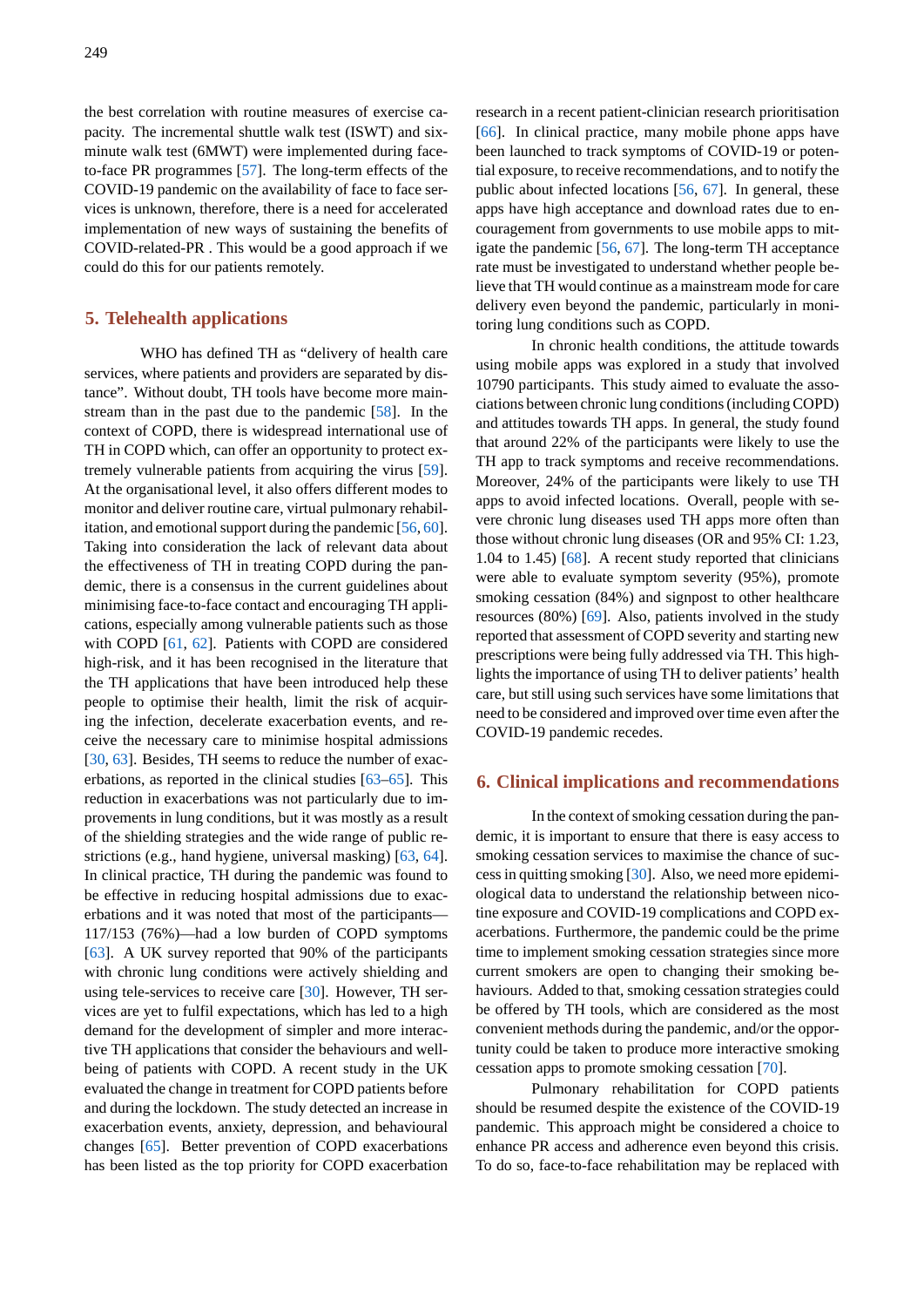tele-rehabilitation, which has proven to be an effective and safe alternative approach with COPD individuals. However, further research is needed to assess the feasibility, reliability and efficacy of providing virtual/home rehabilitation.

It has been clear that using TH in the pandemic is vital for people with chronic lung conditions. However, there is a pressing need to develop specific TH tools and mobile apps for COPD populations that consider their psychological needs, mental wellbeing, and disease management, particularly during the COVID-19 pandemic. This might lead to a significant research demand because the current COVID-19 apps were designed for the public rather than for chronically ill patients such as those with COPD. Additionally, it would be valuable if researchers could explore the COPD patient behaviours surrounding current TH tools and whether these help to minimise the exacerbation rate. Acceptability and feasibility of alternative modes of TH should be evaluated broadly to assess factors related to the onset and sustainability of using TH applications during COVID-19.

#### **7. Conclusions**

During COVID-19 pandemic, people with COPD can maintain routine care using TH applications in monitoring symptoms, tracking the onset of COVID-19, virtually attending tele-rehabilitation programmes, and receiving support to quit smoking. Smoking cessation rate has been increased during COVID-19 pandemic compared to pre-pandemic times and this has the potential to reduce SARS-CoV-2 transmission and the associated poor prognosis. Tele-PR has been proven to be an effective and safe alternative approach with COPD patients, thus using tele-PR during COVID-19 pandemic may be a necessary approach to maintain efficient intervention delivery to these patients. TH use during COVID-19 pandemic was feasible, acceptable to patients and widely used by clinicians with COPD patients, but still these services have some limitations that need to be considered and improved over time even after the COVID-19 pandemic recedes. Further work is needed to enhance TH implementations in smoking cessation and pulmonary rehabilitation.

## **8. Author contributions**

JSA and SMA and AMA conceived, designed and write up the review; MA and TO analyzed the data and approved the final version; with support from JSA, SMA and AMA.

## **9. Ethics approval and consent to participate**

Not applicable.

#### **10. Acknowledgment**

Thanks to all the peer reviewers for their opinions and suggestions.

## **11. Funding**

This study received no external funding.

### **12. Conflict of interest**

The authors declare no conflict of interest.

# **13. References**

- [1] Pelkonen M, Notkola I, Nissinen A, Tukiainen H, Koskela H. Thirty-Year Cumulative Incidence of Chronic Bronchitis and COPD in Relation to 30-Year Pulmonary Function and 40-Year Mortality. Chest. 2006; 130: 1129–1137.
- <span id="page-4-0"></span>[2] Su S, Wong G, Shi W, Liu J, Lai ACK, Zhou J, *et al*. Epidemiology, Genetic Recombination, and Pathogenesis of Coronaviruses. Trends in Microbiology. 2016; 24: 490–502.
- [3] Zhu N, Zhang D, Wang W, Li X, Yang B, Song J, *et al*. A Novel Coronavirus from Patients with Pneumonia in China, 2019. New England Journal of Medicine. 2020; 382: 727–733.
- <span id="page-4-2"></span><span id="page-4-1"></span>[4] Wang Y, Wang Y, Chen Y, Qin Q. Unique epidemiological and clinical features of the emerging 2019 novel coronavirus pneumonia (COVID-19) implicate special control measures. Journal of Medical Virology. 2020; 92: 568–576.
- <span id="page-4-3"></span>[5] Polack FP, Thomas SJ, Kitchin N, Absalon J, Gurtman A, Lockhart S, *et al*. Safety and Efficacy of the BNT162b2 mRNA Covid-19 Vaccine. New England Journal of Medicine. 2020; 383: 2603–2615.
- <span id="page-4-4"></span>[6] Kalil AC, Patterson TF, Mehta AK, Tomashek KM, Wolfe CR, Ghazaryan V, *et al*. Baricitinib plus Remdesivir for Hospitalized Adults with Covid-19. New England Journal of Medicine. 2020; 384: 795–807.
- <span id="page-4-5"></span>[7] World Health Organization. Clinical management of COVID-19: interim guidance, 27 May 2020. World Health Organization. 2020.
- <span id="page-4-6"></span>[8] Alqahtani JS, Mendes RG, Aldhahir A, Rowley D, AlAhmari MD, Ntoumenopoulos G, *et al*. Global Current Practices of Ventilatory Support Management in COVID-19 Patients: An International Survey. Journal of Multidisciplinary Healthcare. 2020; 13: 1635–1648.
- [9] Mahase E. Covid-19: Pfizer and BioNTech submit vaccine for US authorisation. British Medical Journal. 2020; 371: m4552.
- [10] Vogelmeier CF, Criner GJ, Martinez FJ, Anzueto A, Barnes PJ, Bourbeau J, *et al*. Global Strategy for the Diagnosis, Management and Prevention of Chronic Obstructive Lung Disease: 2020 Report. American Journal of Respiratory and Critical Care Medicine. 2020:1–141.
- <span id="page-4-8"></span><span id="page-4-7"></span>[11] Mathers CD, Loncar D. Projections of global mortality and burden of disease from 2002 to 2030. PLoS Medicine. 2006; 3: e442.
- [12] Murray CJ, Lopez AD. Alternative projections of mortality and disability by cause 1990–2020: Global Burden of Disease Study. Lancet. 1997; 349: 1498–1504.
- <span id="page-4-9"></span>[13] May SM, Li JTC. Burden of chronic obstructive pulmonary disease: healthcare costs and beyond. Allergy and Asthma Proceedings. 2015; 36: 4–10.
- [14] Raherison C, Girodet P. Epidemiology of COPD. European Respiratory Review. 2009; 18: 213–221.
- <span id="page-4-12"></span><span id="page-4-11"></span><span id="page-4-10"></span>[15] Janson C, Marks G, Buist S, Gnatiuc L, Gislason T, McBurnie MA, *et al*. The impact of COPD on health status: findings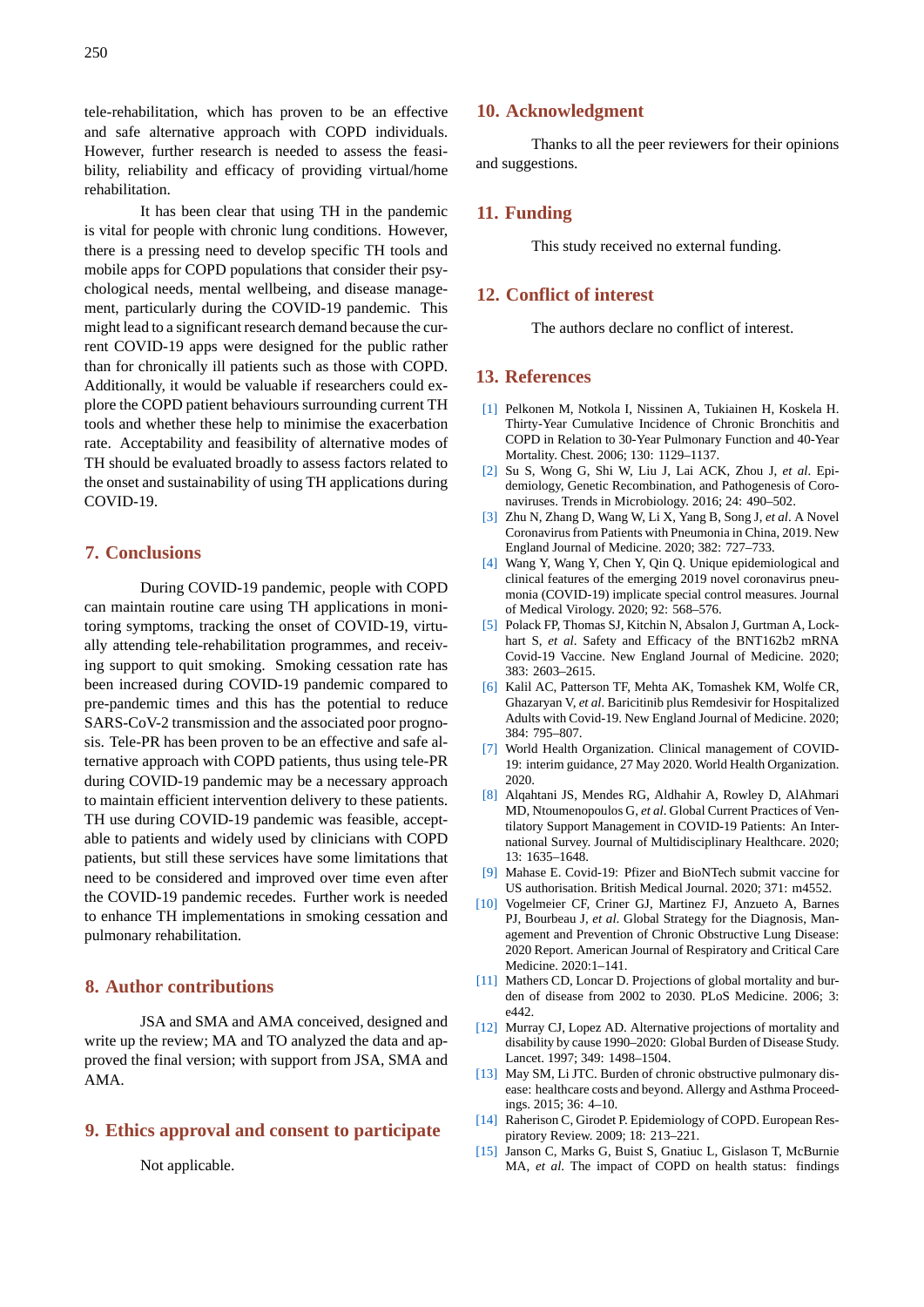from the BOLD study. European Respiratory Journal. 2013; 42: 1472–1483.

- [16] Van Remoortel H, Hornikx M, Demeyer H, Langer D, Burtin C, Decramer M, *et al*. Daily physical activity in subjects with newly diagnosed COPD. Thorax. 2013; 68: 962–963.
- [17] Alqahtani JS, Njoku CM, Bereznicki B, Wimmer BC, Peterson GM, Kinsman L, *et al*. Risk factors for all-cause hospital readmission following exacerbation of COPD: a systematic review and meta-analysis. European Respiratory Review. 2020; 29: 190166.
- [18] Njoku CM, Alqahtani JS, Wimmer BC, Peterson GM, Kinsman L, Hurst JR, *et al*. Risk factors and associated outcomes of hospital readmission in COPD: a systematic review. Respiratory Medicine. 2020; 173: 105988.
- <span id="page-5-0"></span>[19] Alqahtani JS, Oyelade T, Aldhahir AM, Alghamdi SM, Almehmadi M, Alqahtani AS, *et al*. Prevalence, severity and mortality associated with COPD and smoking in patients with COVID-19: a rapid systematic review and meta-analysis. PLoS ONE. 2020; 15: e0233147.
- <span id="page-5-1"></span>[20] White AJ, Gompertz S, Stockley RA. Chronic obstructive pulmonary disease . 6: the aetiology of exacerbations of chronic obstructive pulmonary disease. Thorax. 2003; 58: 73–80.
- [21] Wedzicha JA, Seemungal TAR. COPD exacerbations: defining their cause and prevention. Lancet. 2007; 370: 786–796.
- <span id="page-5-2"></span>[22] Alqahtani JS, Oyelade T, Aldhahir AM, Mendes RG, Alghamdi SM, Miravitlles M, *et al*. Reduction in COPD exacerbations during COVID-19: a systematic review and meta-analysis. medRxiv. 2021.
- <span id="page-5-4"></span><span id="page-5-3"></span>[23] Zoumot Z, Jordan S, Hopkinson NS. Emphysema: time to say farewell to therapeutic nihilism. Thorax. 2014; 69: 973–975.
- [24] Tal-Singer R, Crapo JD. COPD at the time of COVID-19: a COPD Foundation perspective. Chronic Obstructive Pulmonary Diseases. 2020; 7: 73.
- <span id="page-5-6"></span><span id="page-5-5"></span>[25] Seijas N. People who smoke and suffer from COPD are more vulnerable to COVID-19 complications 2020. 2020. Available at: https://www.clinicbarcelona.org/en/news/people-who-smo ke-and-suffer-from-copd-are-more-vulnerable-to-covid-19-c omplications (Accessed: 25 April 2021).
- <span id="page-5-7"></span>[26] Eisenberg SL, Eisenberg MJ. Smoking Cessation during the COVID-19 Epidemic. Nicotine & Tobacco Research. 2020; 22: 166[4–1665.](https://www.clinicbarcelona.org/en/news/people-who-smoke-and-suffer-from-copd-are-more-vulnerable-to-covid-19-complications)
- <span id="page-5-8"></span>[27] [Bommele J, Hopman P, Walters BH, Geboers C, Croes E, Fon](https://www.clinicbarcelona.org/en/news/people-who-smoke-and-suffer-from-copd-are-more-vulnerable-to-covid-19-complications)g GT, *[et al](https://www.clinicbarcelona.org/en/news/people-who-smoke-and-suffer-from-copd-are-more-vulnerable-to-covid-19-complications)*. The double-edged relationship between COVID-19 stress and smoking: implications for smoking cessation. Tobacco Induced Diseases. 2020;18: 63.
- <span id="page-5-11"></span>[28] Klemperer EM, West JC, Peasley-Miklus C, Villanti AC. Change in Tobacco and Electronic Cigarette Use and Motivation to Quit in Response to COVID-19. Nicotine & Tobacco Research. 2020; 22: 1662–1663.
- <span id="page-5-9"></span>[29] Vardavas CI, Nikitara K. COVID-19 and smoking: a systematic review of the evidence. Tobacco induced diseases. 2020; 18.
- [30] Philip KE, Lonergan B, Cumella A, Farrington-Douglas J, Laffan M, Hopkinson NS. COVID-19 related concerns of people with long-term respiratory conditions: a qualitative study. BMC Pulmonary Medicine. 2020; 20: 1–10.
- <span id="page-5-12"></span><span id="page-5-10"></span>[31] (Ash) AoSaH. E-cigarette use decreases as evidence shows they increase smokers' chances of quitting 2020. 2020. Available at: https://ash.org.uk/category/media-and-news/press-rel eases-media-and-news/ (Accessed: 15 April 2021).
- <span id="page-5-13"></span>[32] Kowitt SD, Cornacchione Ross J, Jarman KL, Kistler CE, Lazard AJ, Ranney LM, *et al*. Tobacco quit intentions and behaviors among cigar smokers in the United States in response to COVI[D-19. International Journal of Environmental Research](https://ash.org.uk/category/media-and-news/press-releases-media-and-news/) [and Public Health. 2020](https://ash.org.uk/category/media-and-news/press-releases-media-and-news/); 17: 5368.
- <span id="page-5-14"></span>[33] Alqahtani JS, Aldhahir AM, Oyelade T, Alghamdi SM, Almamary AS. Smoking cessation during COVID-19: the top to-do list. Npj Primary Care Respiratory Medicine. 2021; 31: 22.
- <span id="page-5-15"></span>[34] Gibson GJ, Loddenkemper R, Lundbäck B, Sibille Y. Respiratory health and disease in Europe: the new European lung white

book. European Respiratory Journal. 2013; 42: 559–563.

- [35] Janssens T, De Peuter S, Stans L, Verleden G, Troosters T, Decramer M, *et al*. Dyspnea perception in COPD: association between anxiety, dyspnea-related fear, and dyspnea in a pulmonary rehabilitation program. Chest. 2011; 140: 618–625.
- [36] McCarthy B, Casey D, Devane D, Murphy K, Murphy E, Lacasse Y. Pulmonary rehabilitation for chronic obstructive pulmonary disease. Cochrane Database of Systematic Reviews. 2015; CD003793.
- [37] Moore E, Palmer T, Newson R, Majeed A, Quint JK, Soljak MA. Pulmonary Rehabilitation as a mechanism to reduce hospitalizations for acute exacerbations of COPD: a systematic review and meta-analysis. Chest. 2016; 150: 837–859.
- Paz-Díaz H, Montes de Oca M, López JM, Celli BR. Pulmonary rehabilitation improves depression, anxiety, dyspnea and health status in patients with COPD. American Journal of Physical Medicine & Rehabilitation. 2007; 86: 30–36.
- <span id="page-5-16"></span>[39] Alqahtani JS, Oyelade T, Sreedharan J, Aldhahir AM, Alghamdi SM, Alrajeh AM, *et al*. Diagnostic and clinical values of noncardiac ultrasound in COPD: a systematic review. BMJ Open Respiratory Research. 2020; 7: e000717.
- <span id="page-5-17"></span>[40] Aldhahir AM, Rajeh AMA, Aldabayan YS, Drammeh S, Subbu V, Alqahtani JS, *et al*. Nutritional supplementation during pulmonary rehabilitation in COPD: a systematic review. Chronic Respiratory Disease. 2020; 17: 147997312090495.
- [41] Aldabayan YS, Ridsdale HA, Alrajeh AM, Aldhahir AM, Lemson A, Alqahtani JS, *et al*. Pulmonary rehabilitation, physical activity and aortic stiffness in COPD. Respiratory Research. 2019; 20: 166.
- <span id="page-5-18"></span>[42] Busby AK, Reese RL, Simon SR. Pulmonary rehabilitation maintenance interventions: a systematic review. American Journal of Health Behavior. 2014; 38: 321–330.
- [43] Evans RA, Singh SJ. Minimum important difference of the incremental shuttle walk test distance in patients with COPD. Thorax. 2019; 74: 994–995.
- <span id="page-5-19"></span>[44] Lareau SC, Fahy B. Pulmonary Rehabilitation. American Journal of Respiratory and Critical Care Medicine. 2018; 198: P19– P20.
- [45] Nici L, Donner C, Wouters E, Zuwallack R, Ambrosino N, Bourbeau J, *et al*. American Thoracic Society/European Respiratory Society statement on pulmonary rehabilitation. American Journal of Respiratory and Critical Care Medicine. 2006; 173: 1390–1413.
- [46] Wüst RCI, Degens H. Factors contributing to muscle wasting and dysfunction in COPD patients. International Journal of Chronic Obstructive Pulmonary Disease. 2007; 2: 289–300.
- [47] National Heart Lung & Blood institute. Pulmonary Rehabilitation. 2018. Available at: https://www.nhlbi.nih.gov/health-topic s/pulmonary-rehabilitation (Accessed: 10 February 2021).
- <span id="page-5-20"></span>[48] Machado A, Matos Silva P, Afreixo V, Caneiras C, Burtin C, Marques A. Design of pulmonary rehabilitation programmes during acute exacerbations of COPD: a systematic review and network meta-analysis. [European Respiratory Review. 2020;](https://www.nhlbi.nih.gov/health-topics/pulmonary-rehabilitation) [29: 200039.](https://www.nhlbi.nih.gov/health-topics/pulmonary-rehabilitation)
- <span id="page-5-21"></span>[49] Seymour JM, Moore L, Jolley CJ, Ward K, Creasey J, Steier JS, *et al*. Outpatient pulmonary rehabilitation following acute exacerbations of COPD. Thorax. 2010; 65: 423–428.
- <span id="page-5-22"></span>[50] Man WD, Polkey MI, Donaldson N, Gray BJ, Moxham J. Community pulmonary rehabilitation after hospitalisation for acute exacerbations of chronic obstructive pulmonary disease: randomised controlled study. British Medical Journal. 2004; 329: 1209.
- <span id="page-5-23"></span>[51] Puhan MA, Gimeno-Santos E, Cates CJ, Troosters T. Pulmonary rehabilitation following exacerbations of chronic obstructive pulmonary disease. Cochrane Database of Systematic Reviews. 2016; 12: CD005305.
- <span id="page-5-24"></span>[52] Aldhahir AM, Aldabayan YS, Alqahtani JS, Ridsdale HA, Smith C, Hurst JR, *et al*. A double-blind randomised controlled trial of protein supplementation to enhance exercise capacity in COPD